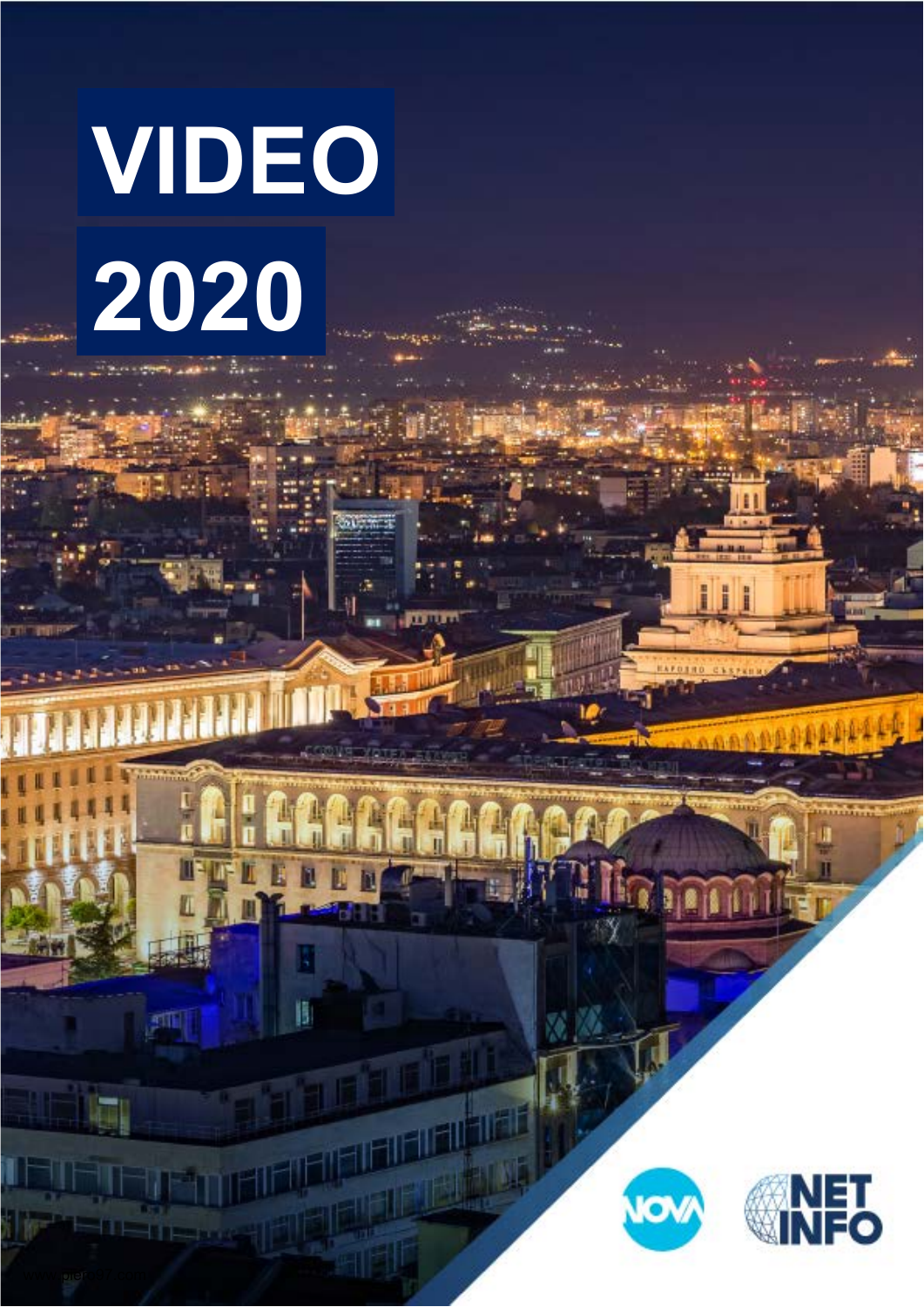

## ТЕХНИЧЕСКИ ИЗИСКВАНИЯ ЗА РЕКЛАМНИ ФОРМАТИ В МРЕЖАТА HA "HETИНФО" ПО RATE CARD 2020

## Video

## НАЙ-ПОПУЛЯРНИТЕ И ИЗПОЛЗВАНИ ОНЛАЙН ФОРМАТИ

## Desktop Mobile

- > Unskippable Video 6 секунди
- > Skippable Video До 60 секунди
- ! Video Backdrop Ad Wallpaper
- ! Inread Video Inread Video
- ! Video Banner -

### Във всички Standard Display

- > Unskippable Video- 6 секунди
- > Skippable Video До 60 секунди
- ! Inread Video Inread Video
- ! Video Banner
	- Във всички Standard Display



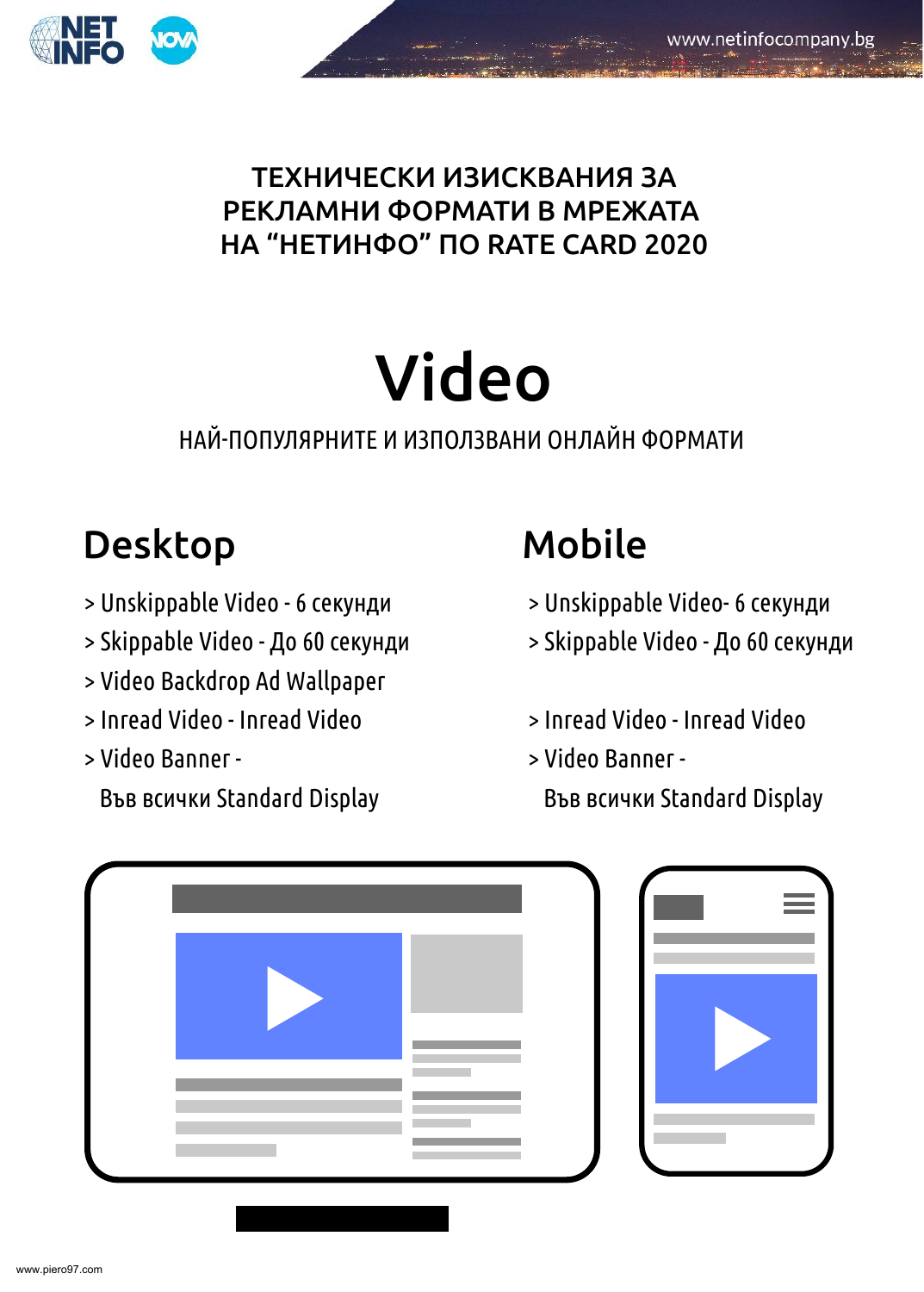

#### Rich Media > Desktop & Mobile

## Unskippable Video

#### Технически изисквания

Размер:

- Максимален: Full HD- 1920x1080px

- Минимален: NTSC- 720x480px

Aspect ratio: 16:9

Времетраене: 6 секунди

Звук: Да

˥˿́˽˱̃˾˱̅˱˺˼˱**mp4, .AVI**

Позиции във:

*Vbox7 Player + Nova Play*



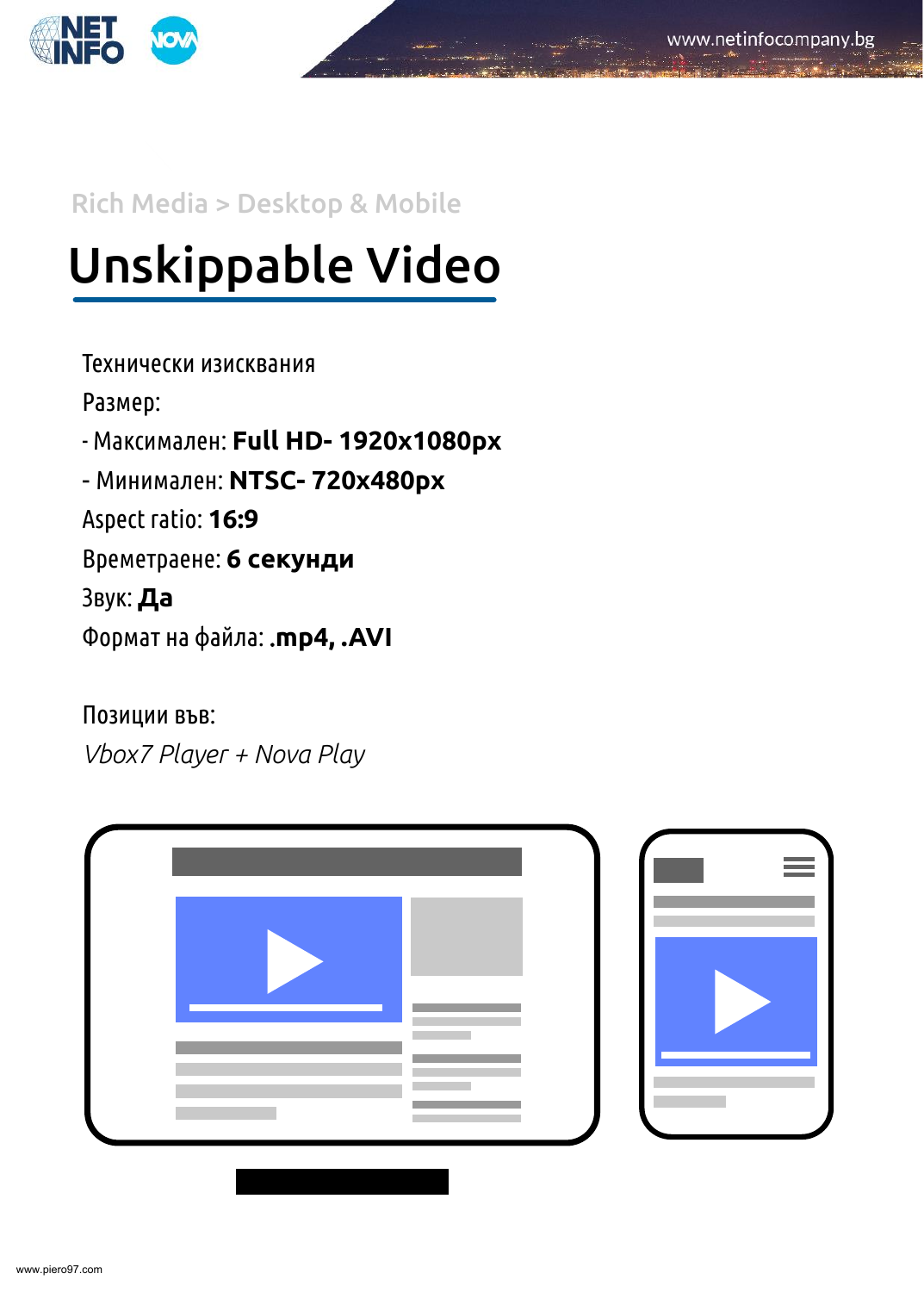

### Rich Media > Desktop & Mobile

## Skippable Video

Технически изисквания

Размер:

- Максимален: Full HD- 1920x1080px

- Минимален: NTSC- 720x480px

Aspect ratio: 16:9

Времетраене: до 60 секунди

Звук: Да

˥˿́˽˱̃˾˱̅˱˺˼˱**mp4 .AVI**

Позиции във:

*Vbox7 Player + Nova Play*



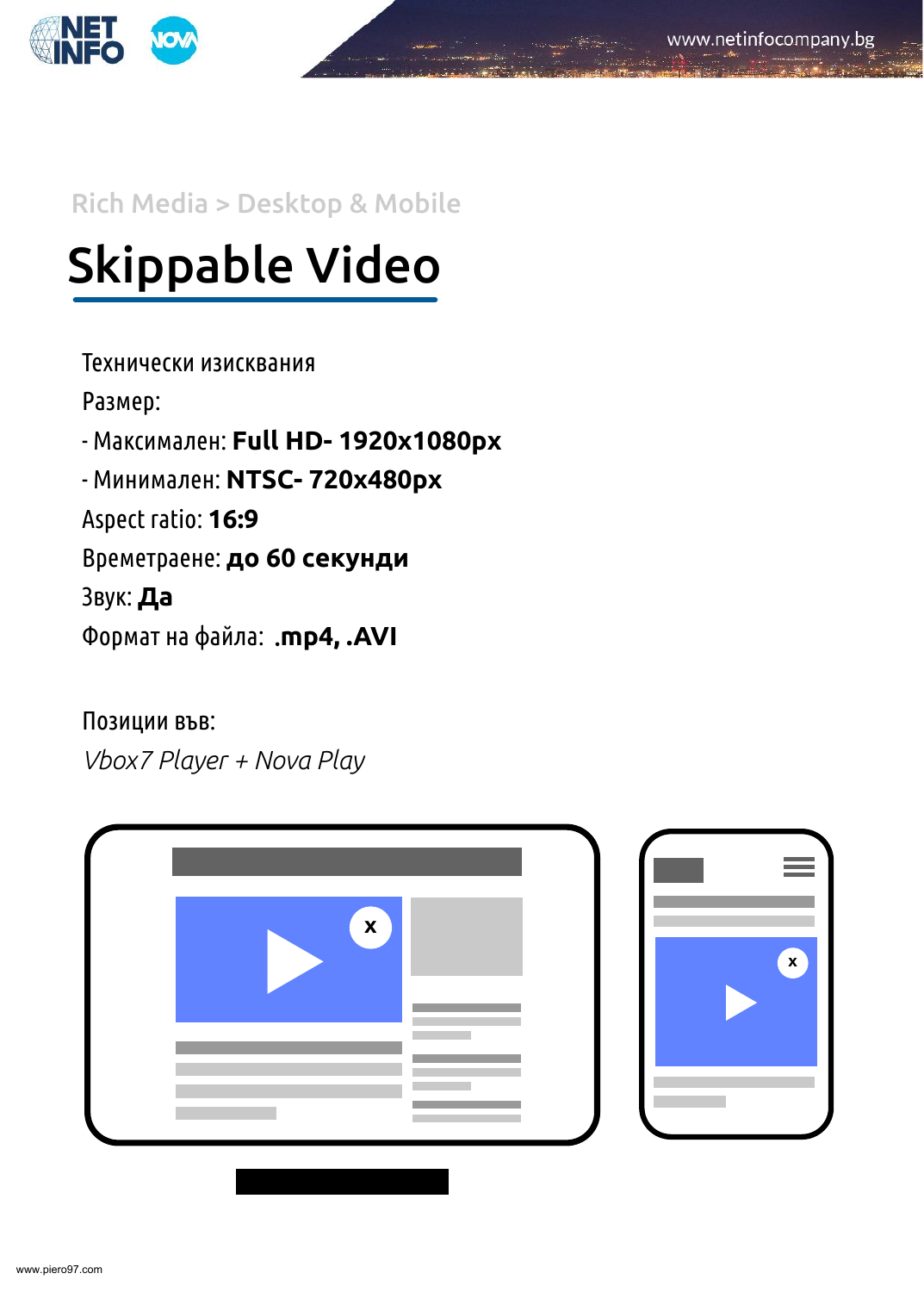

Rich Media > Desktop

## Video Backdrop Ad Wallpaper

Технически изисквания - Видео: Размер на видеоконтейнера: 970x250px Aspect ratio: 16:9 Widescreen ; 16:10; 21:9 Cinemascope; 5:4; 4:3 TV; Времетраене: до 60 секунди Ввук: Да Формат на файла: .mp4, .AVI Максимална големина на видеото: 1 МВ за 10 секунди Максимална скорост на битрейт (bitrate): 94 КВ/сек.

Технически изисквания - Фоново изображение: ˥˱˺˼̂́˱˸˽˶́**1920x1080S[ ;** ˔˿˼˶˽˹˾˱**500kb ;** ˥˿́˽˱̃**JPG, .PNG**

Позиции в:

*Sinoptik.bg, Vesti.bg, Nova.bg, DarikNews.bg, Gong.bg, Edna.bg, Pariteni.bg*



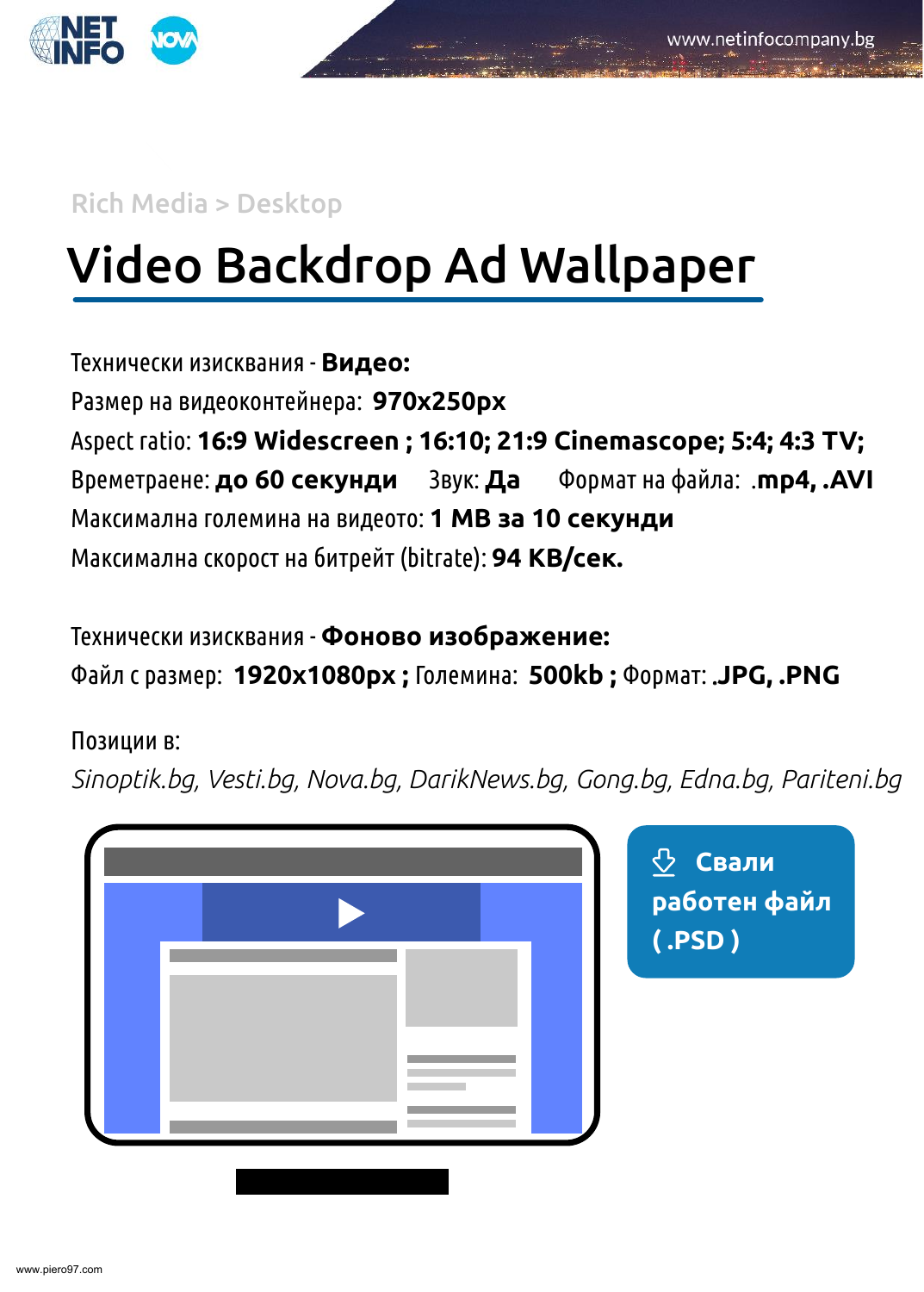

### Rich Media > Desktop & Mobile

## Inread Video

Технически изисквания

Размер:

- Максимален: Full HD- 1920x1080px

- Минимален: NTSC- 720x480px

Aspect ratio: 16:9

Времетраене: до 10 секунди; до 20 секунди; до 30 секунди

Звук: Да

˥˿́˽˱̃˾˱̅˱˺˼˱**mp4, .AVI**

Максимална големина на видеото: 1 МВ за 10 секунди

Максимална скорост на битрейт (bitrate): 94 КВ/сек.

Позиции във:

*Vesti.bg, Nova.bg, DarikNews.bg, Gong.bg, Edna.bg, Pariteni.bg*



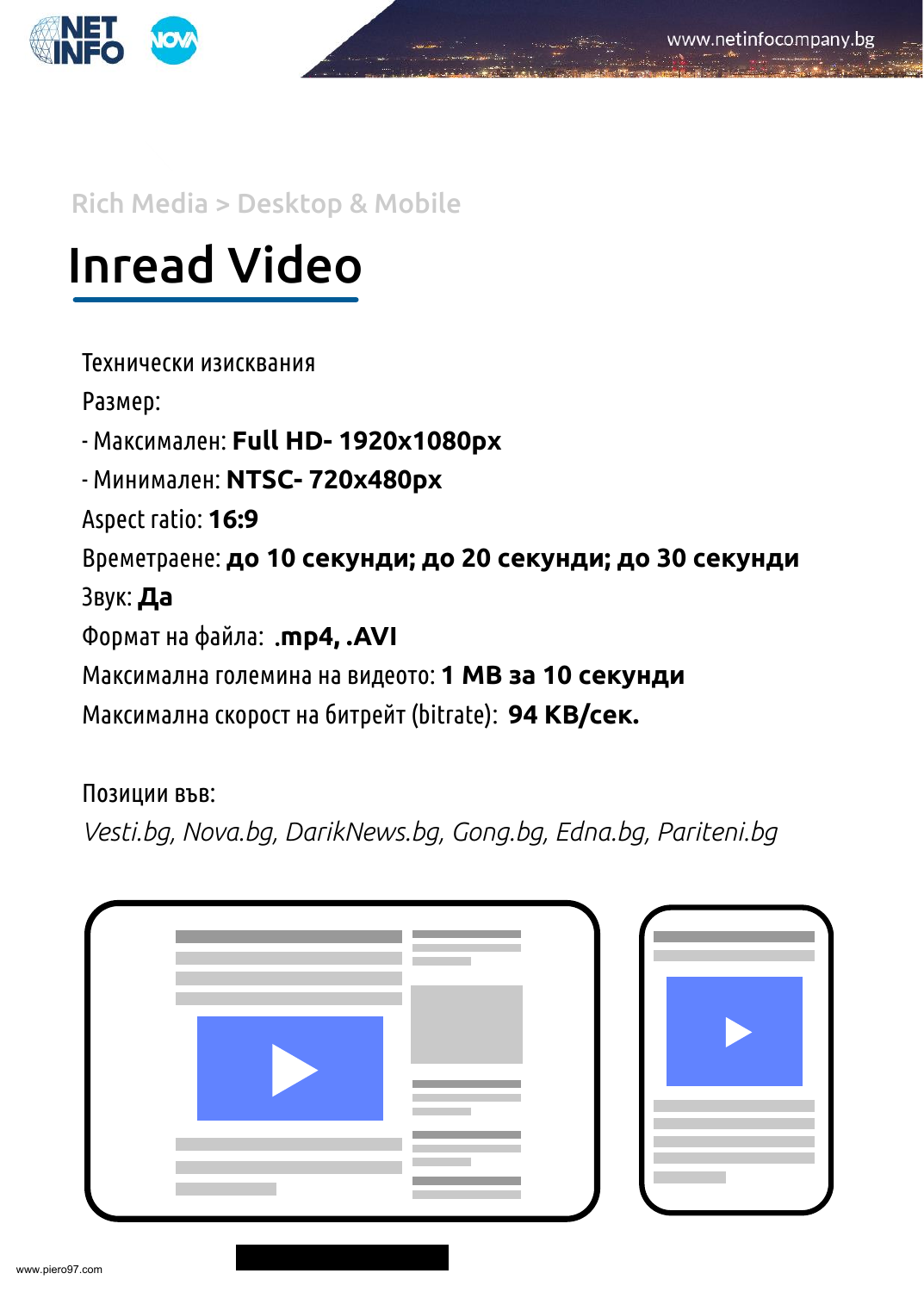

Rich Media > Desktop

## Video Banner - Standard Display

Технически изисквания

Размер:

- Максимален: Full HD- 1920x1080px

• Минимален: NTSC- 720x480px

Aspect ratio: 16:9

Времетраене: до 45 секунди

Звук: Да

˥˿́˽˱̃˾˱̅˱˺˼˱**mp4, .AVI**

Максимална големина на видеото: 1 МВ за 10 секунди

Максимална скорост на битрейт (bitrate): 94 КВ/сек.

Позиции в:

*Abv.bg, Vbox7.com, Sinoptik.bg, Vesti.bg, Nova.bg, DarikNews.bg, Gong.bg, Edna.bg, Gbg.bg, Pariteni.bg,* 



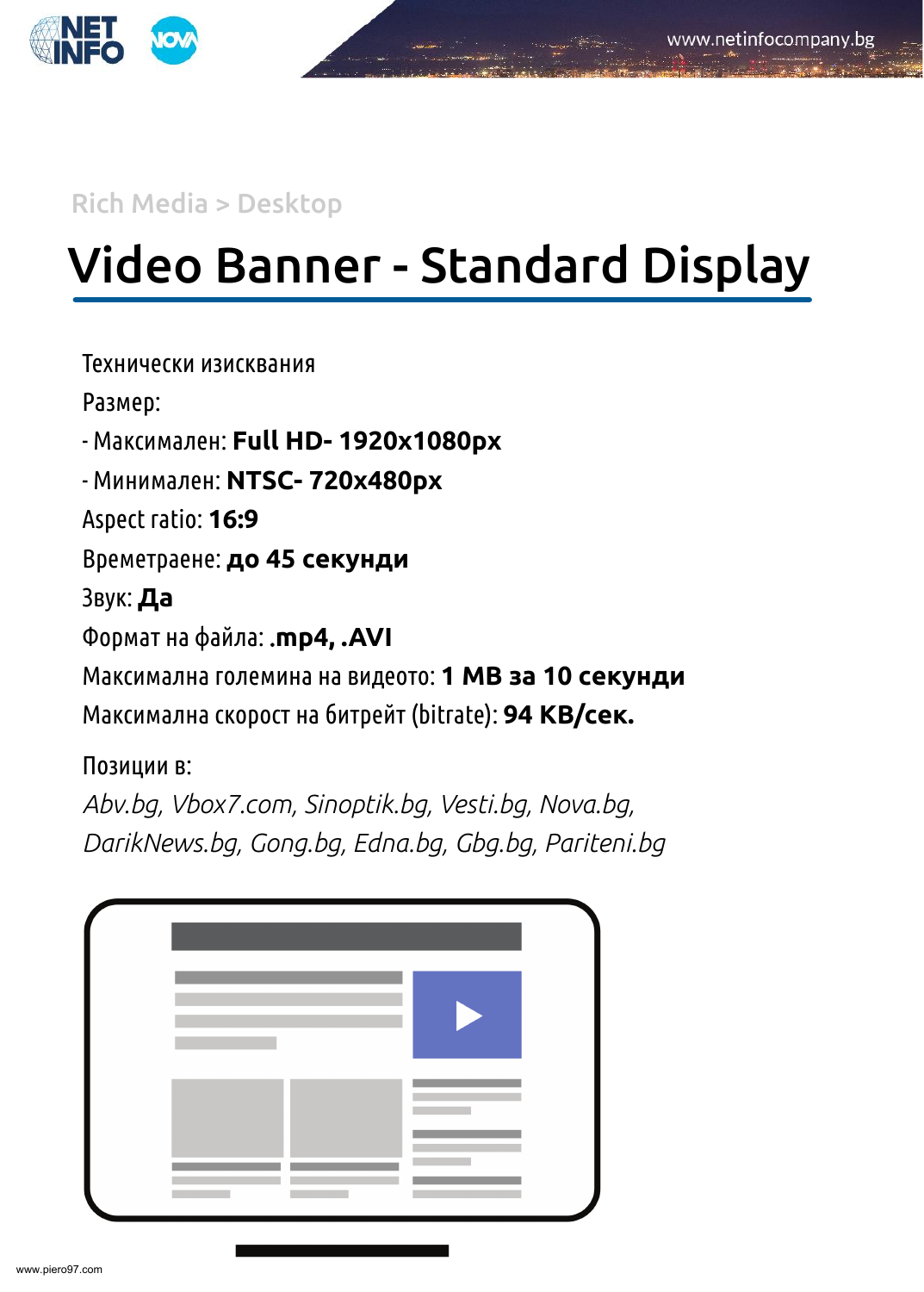

Rich Media > Mobile

## Video Banner - Standard Display

Технически изисквания

Размер:

- Максимален: Full HD- 1920x1080px

• Минимален: NTSC- 720x480px

Aspect ratio: 16:9

Времетраене: до 45 секунди;

Звук: Да

˥˿́˽˱̃˾˱̅˱˺˼˱ **mp4, .AVI**

Максимална големина на видеото: 1 МВ за 10 секунди

Максимална скорост на битрейт (bitrate): 94 КВ/сек.

Позиции в:

*Vbox7.com, Sinoptik.bg, Vesti.bg, Nova.bg, DarikNews.bg, Gong.bg, Edna.bg, Gbg.bg*